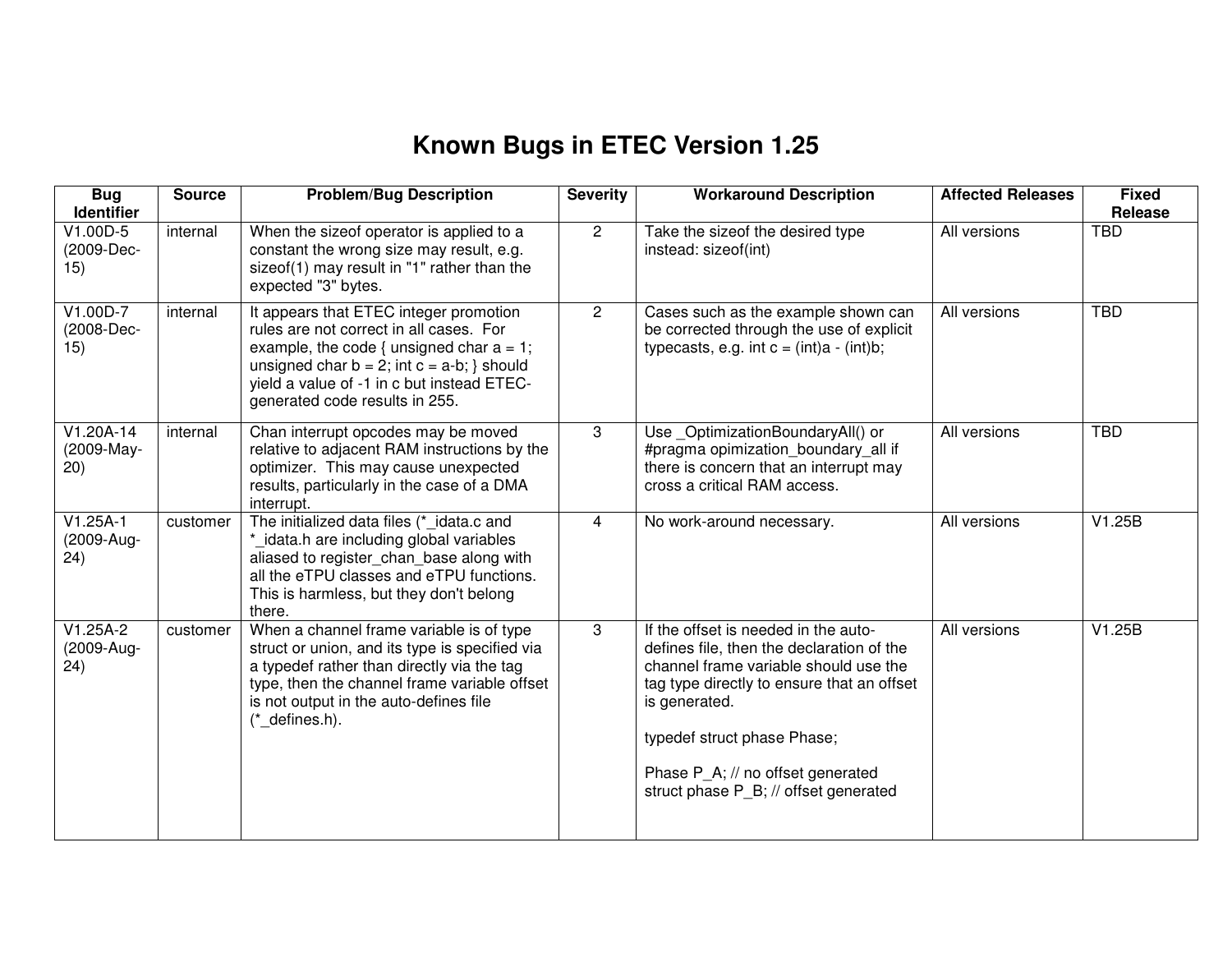| $V1.25A-3$<br>(2009-Sep-<br>1) | customer | When using the scratchpad programming<br>model, the calculated global data size (or<br>engine data size if using -<br>enginescratchpad) is incorrect. The<br>GLOBAL VAR SIZE is including some<br>scratchpad data, and thus is greater than<br>or equal to the correct size. While<br>GLOBAL_SCRATCHPAD_SIZE_ is<br>correct, GLOBAL DATA SIZE is not as<br>it incorporates _GLOBAL_VAR_SIZE_.<br>The end result is that user host interface<br>code keying off of these macros may waste<br>some memory. | $\mathbf{2}$   | Examination of code, listing and map<br>files can reveal the exact global data<br>usage, but this is a manual process.                                                         | V1.25A       | V1.25B |
|--------------------------------|----------|----------------------------------------------------------------------------------------------------------------------------------------------------------------------------------------------------------------------------------------------------------------------------------------------------------------------------------------------------------------------------------------------------------------------------------------------------------------------------------------------------------|----------------|--------------------------------------------------------------------------------------------------------------------------------------------------------------------------------|--------------|--------|
| $V1.25A-4$<br>(2009-Sep-<br>2) | internal | When a code fragment is called from a<br>callable C function (not a thread), link fails.                                                                                                                                                                                                                                                                                                                                                                                                                 | $\overline{2}$ | No workaround - such calls cannot be<br>made with V1.25A.                                                                                                                      | All versions | V1.25B |
| $V1.25A-5$<br>(2009-Sep-<br>4) | customer | When scratchpad (local) _Bool variables<br>are used, they are being tested assuming<br>that the variable is the only Bool<br>occupying the 8-bit unit, but being updated<br>in bit 0 (LSB) only. This means that is<br>scratchpad memory is not cleared before<br>use, the Bool variable may not behave<br>correctly. The write of the scratchpad<br>Bool should be to the whole 8-bit unit.                                                                                                             | 3              | Clear scratchpad memory before<br>allowing eTPU code to run (if it contains<br>local Bool variables).                                                                          | All versions | V1.25B |
| $V1.25A-6$<br>(2009-Sep-<br>6) | customer | In some cases, when more code follows a<br>call to a fragment in a function, the object<br>file can be corrupted and the link can fail.                                                                                                                                                                                                                                                                                                                                                                  | $\overline{2}$ | No well-defined work-around. Instead of<br>using fragments when this occurs, a<br>regular C function can be called that<br>ends with an _ExitThread() rather than a<br>return. | All versions | V1.25B |
| $V1.25A-7$<br>(2009-Sep-<br>6) | customer | The compiler is outputting a warning<br>message that code is being stranded by a<br>call to a fragment ( eTPU fragment) when<br>this is not actually the case. This can<br>happen in switch statements, or if such a<br>call is followed by a return statement of a<br>void function.                                                                                                                                                                                                                    | 3              | Ignore warning message.                                                                                                                                                        | All versions | V1.25B |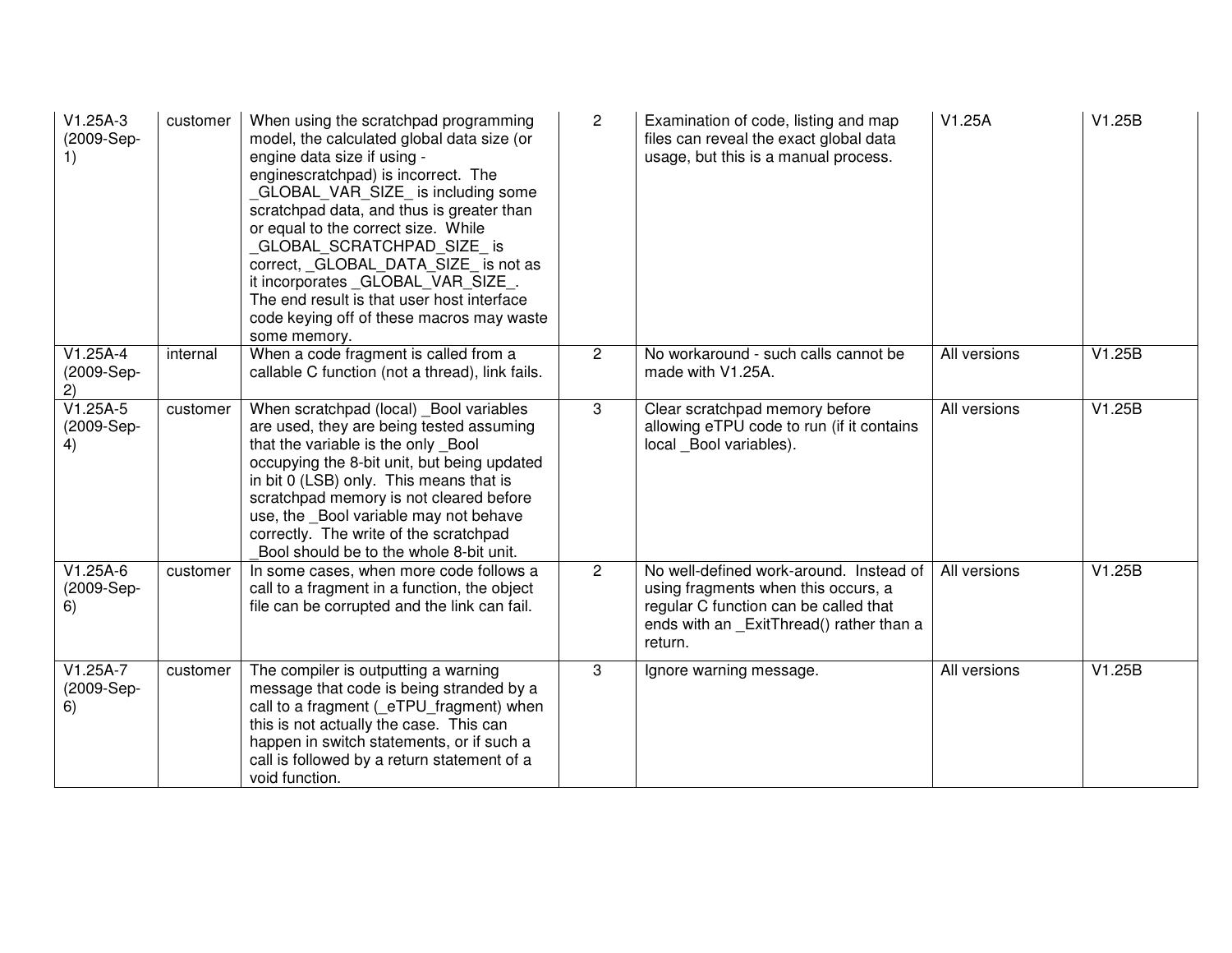| $V1.25A-8$<br>(2009-Sep-<br>8)   | customer | Channel frame and engine-relative Bool<br>type variables have their bit offset macro<br>misnamed in the * defines.h file that is<br>auto-generated. These bit offset macros<br>are supposed to contain<br>"BOOLBITOFFSET" in the name. The bit<br>offset macros of global _Bool variables,<br>and struct/union _Bool members, do not<br>have the problem. Additionally, the Bool<br>bit offset macro name for channel frame-<br>related Bool variables/members is not<br>including the eTPU class/function name. | 3 | Temporary macros can be used to<br>define the wrong name to the correct<br>name in the host interface code or<br>simulation scripts. Once the correct<br>macro names are being generated in<br>the defines.h file, the the re-definition<br>macros can be removed and the code<br>will work as-is. For example, if a<br>channel frame variable is defined as:<br>Bool b1;<br>With version 1.25A the macro name for<br>its bit offset is generated incorrectly as:<br>#define CPBA8 b1 0x07<br>The following macro can be defined<br>temporarily to re-name the macro<br>correctly:<br>#define<br>CPBA8_BOOLBITOFFSET_Test_b1_<br>$CPBA8$ $b1$ | V1.25A       | V1.25B |
|----------------------------------|----------|------------------------------------------------------------------------------------------------------------------------------------------------------------------------------------------------------------------------------------------------------------------------------------------------------------------------------------------------------------------------------------------------------------------------------------------------------------------------------------------------------------------|---|-----------------------------------------------------------------------------------------------------------------------------------------------------------------------------------------------------------------------------------------------------------------------------------------------------------------------------------------------------------------------------------------------------------------------------------------------------------------------------------------------------------------------------------------------------------------------------------------------------------------------------------------------|--------------|--------|
| $V1.25A-9$<br>(2009-Sep-<br>14)  | customer | When a channel frame contains zero<br>channel variables, and does not require a<br>stack, the channel frame size should be 0.<br>The ETEC linker is sizing channel frames<br>at a minimum of 8 bytes, even in this case<br>when it should be 0 (e.g. the frame size<br>macro in the *_defines.h file gets a value of<br>8 rather than 0).                                                                                                                                                                        | 3 | No real work-around, but also of very<br>little impact (waste of 8 bytes per<br>channel running the problem function).                                                                                                                                                                                                                                                                                                                                                                                                                                                                                                                        | All versions | V1.25B |
| $V1.25A-10$<br>(2009-Sep-<br>15) | customer | The C preprocessor ETEC_cpp.exe is<br>failing to process directives like #if(TEST<br>$== 7$ ) where there is no white space<br>between the "if" directive keyword and the<br>constant expression. As long as the start<br>of the expression is a new token, such as a<br>'(', the preprocessor should handle it<br>without failure.                                                                                                                                                                              | 3 | Add a space after the #if.                                                                                                                                                                                                                                                                                                                                                                                                                                                                                                                                                                                                                    | All versions | V1.25B |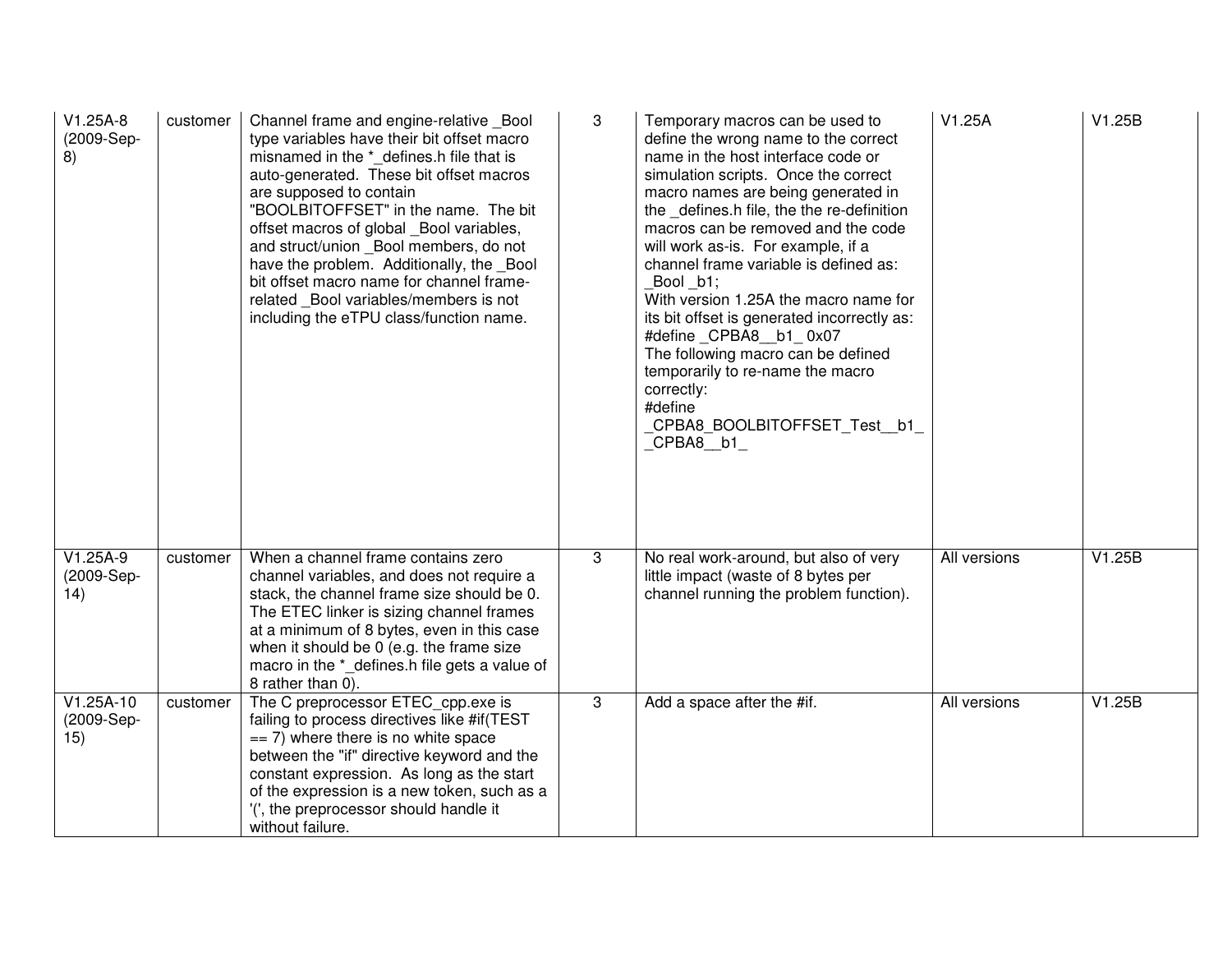| $V1.25A-11$<br>(2009-Sep-<br>28) | internal | If pointer arithmetic generates a negative<br>result, and the object pointed to is larger<br>than 1 byte in size, ETEC code will<br>generate an incorrect result. This is<br>because an unsigned shift (or unsigned<br>divide) is applied after the pointer<br>arithmetic to convert from byte addressing<br>to object indexing.                                                                                                                                                                                                                                                                     | 3              | Keep pointer arithmetic results in the<br>non-negative domain.                                                                                                                                                  | All versions | <b>TBD</b> |
|----------------------------------|----------|------------------------------------------------------------------------------------------------------------------------------------------------------------------------------------------------------------------------------------------------------------------------------------------------------------------------------------------------------------------------------------------------------------------------------------------------------------------------------------------------------------------------------------------------------------------------------------------------------|----------------|-----------------------------------------------------------------------------------------------------------------------------------------------------------------------------------------------------------------|--------------|------------|
| $V1.25A-12$<br>(2009-Oct-<br>7)  | customer | In the case of back-to-back function calls, it<br>is possible that an opcode at the end of the<br>first function can get associated with the<br>beginning line of the next function, resulting<br>in a strange .lst file (and a strange mixed<br>source-assembly view in the Simulator)<br>and source line stepping issues in the<br>Simulator. The underlying code behaves<br>correctly.                                                                                                                                                                                                            | $\overline{4}$ | No work-around - ignore the stepping<br>issue in the Simulator. To get all the<br>dis-assembly code at the point of the<br>problem, the Simulator Memory Tool<br>can be used.                                   | All versions | V1.25B     |
| $V1.25B-1$<br>(2009-Oct-<br>(20) | internal | The compiler is outputting warning<br>message 402 that unsigned mutliplication<br>or division is being done even though one<br>operand is signed in some cases when it<br>should probably be suppressed. The case<br>is when the signed operand is a constant -<br>by default constants are of signed type. A<br>note on signed vs. unsigned multiplication<br>in the eTPU: the 24-bit result in the MACL<br>register is the same regardless of which<br>multiplication type is done, however, the<br>upper 24-bit MACH result may differ, as<br>well as the state of the MN condition code<br>flag. | 4              | The constant operand can be typecast<br>to unsigned (e.g. change "10" to<br>"(unsigned int24)10"), or the warning<br>can just be ignored as there has been<br>no change to how the actual code is<br>generated. | V1.25B       | V1.25C     |
| $V1.25B-2$<br>(2009-Nov-<br>11)  | customer | The analysis file (*_and.html) output by the<br>linker had a problem wherein the error<br>handling library was not being listed in the<br>Source Code Information section, ands its<br>opcodes were mistakenly being added to<br>the last source file in memory, thereby<br>providing misleading information.                                                                                                                                                                                                                                                                                        | $\overline{4}$ | Look at the .map file instead - it properly<br>breaks down the code contributions of<br>all source files (translation units).                                                                                   | All versions | V1.25C     |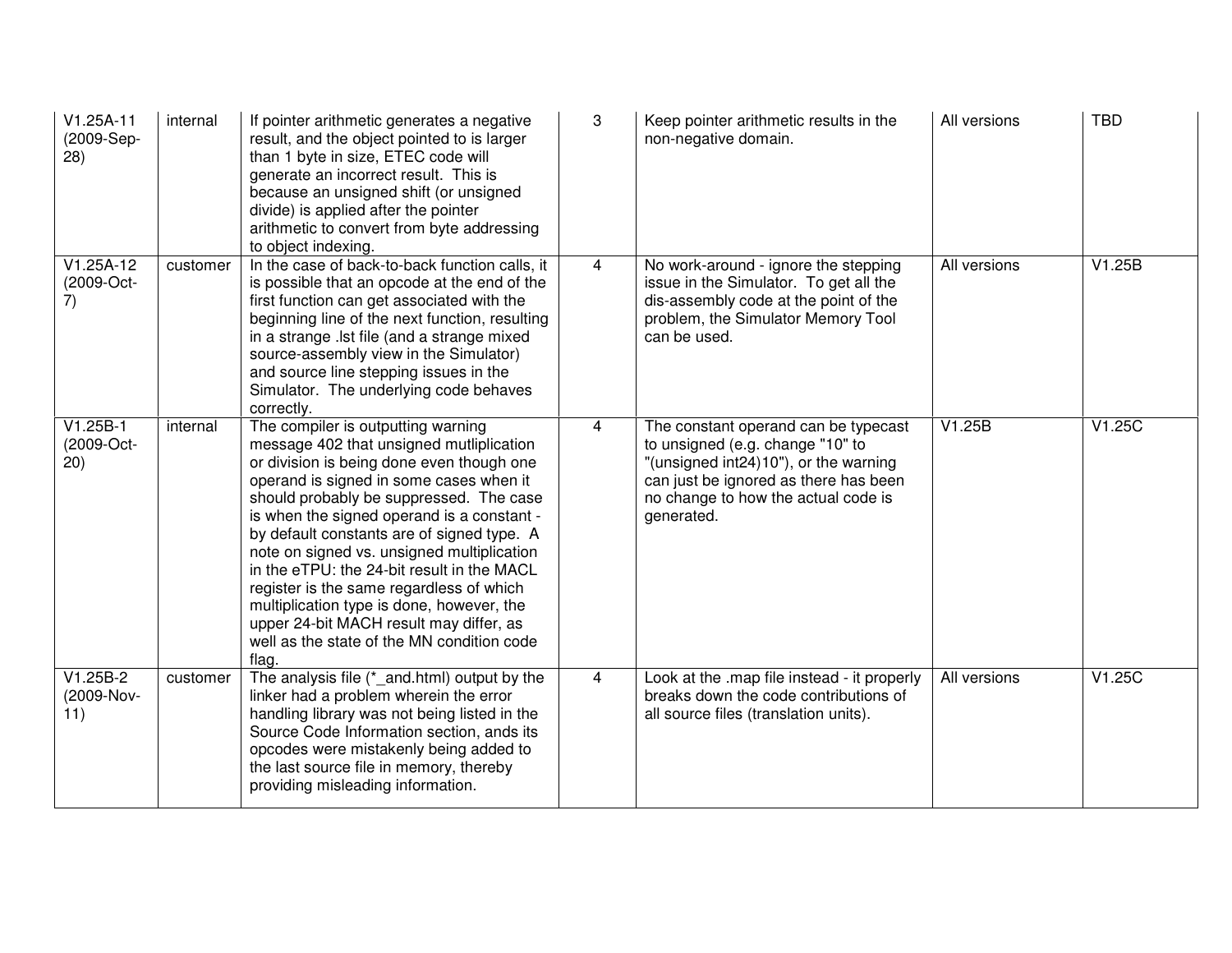| V1.25B-3<br>(2009-Nov-<br>11)    | internal | Under certain conditions the linker could<br>fail to link when it shouldn't - specifically in<br>unusual cases where a channel sub-<br>instructions gets joined with a return sub-<br>instruction.                                                                                                                                                                                                                                                                                        | 3              | Bad code is not generated; rather link<br>fails. The work-around is to place an<br>optimization boundary #pragma at the<br>bottom (or top as necessary) of the<br>function to prevent link failure.                                                                                                                                                                                                                                                    | All versions | V1.25C     |
|----------------------------------|----------|-------------------------------------------------------------------------------------------------------------------------------------------------------------------------------------------------------------------------------------------------------------------------------------------------------------------------------------------------------------------------------------------------------------------------------------------------------------------------------------------|----------------|--------------------------------------------------------------------------------------------------------------------------------------------------------------------------------------------------------------------------------------------------------------------------------------------------------------------------------------------------------------------------------------------------------------------------------------------------------|--------------|------------|
| $V1.25B-4$<br>(2009-Nov-<br>(20) | internal | Under certain conditions, a const or volatile<br>type qualifier on a basic type can end up<br>getting applied to other symbol references<br>in the linker, which in turn can sometimes<br>trigger a link failure when function<br>prototypes no longer match due to qualifier<br>differences. This is most likely to occur<br>when multiple object files are being linked<br>together, as compared to the include into<br>one source file approach.                                       | $\overline{2}$ | If a linker type defintion mismatch error<br>occurs when it is expected that there<br>should not be a problem, a const or<br>volatile type qualifier could be causing<br>the problem. If possible, eliminate the<br>qualifier from the source code to work<br>around the failure. A more drastic<br>fallback would be to compile all source<br>as one collective, included source, as<br>this tends to avoid the multiple function<br>prototype issue. | All versions | V1.25C     |
| $V1.25B-5$<br>(2009-Dec-<br>9)   | customer | When a named register variable is declared<br>via a typedef, and is given a type other<br>than the default register type, the variable<br>is not getting correctly assigned to the<br>named register.<br>// bug: not getting assigned to mach<br>unsigned register mach mach;                                                                                                                                                                                                             | 3              | Such a variable should be declared<br>directly using the named register<br>feature, rather than through a typedef.<br>// assignment of unsigned int variable<br>'mach' to register _MACH<br>unsigned register MACH mach;                                                                                                                                                                                                                               | All versions | V1.25C     |
| $V1.25B-6$<br>(2009-Dec-<br>9)   | internal | The STACK SIZE defines macro gets<br>the calculated value of the worst-case<br>stack depth. In certain rare cases, this<br>value can be slightly larger than the actual<br>worst-case. This can occur when a stack<br>usage of a register save and restore (e.g.<br>in a called C function) is eliminated via<br>optimization. Such a register save requires<br>4 bytes of stack space, but the removal of it<br>is not currently getting accounted for in the<br>stack size calculation. | $\overline{4}$ | Care should be taken in that in some<br>rare cases, a _STACK_SIZE_value that<br>is non-zero can still mean that no stack<br>is actually utilized. Another way to verify<br>that no stack is used is to make sure<br>that no <func class<br="">name&gt; STACKBASE macros are<br/>defined.</func>                                                                                                                                                        | All versions | <b>TBD</b> |